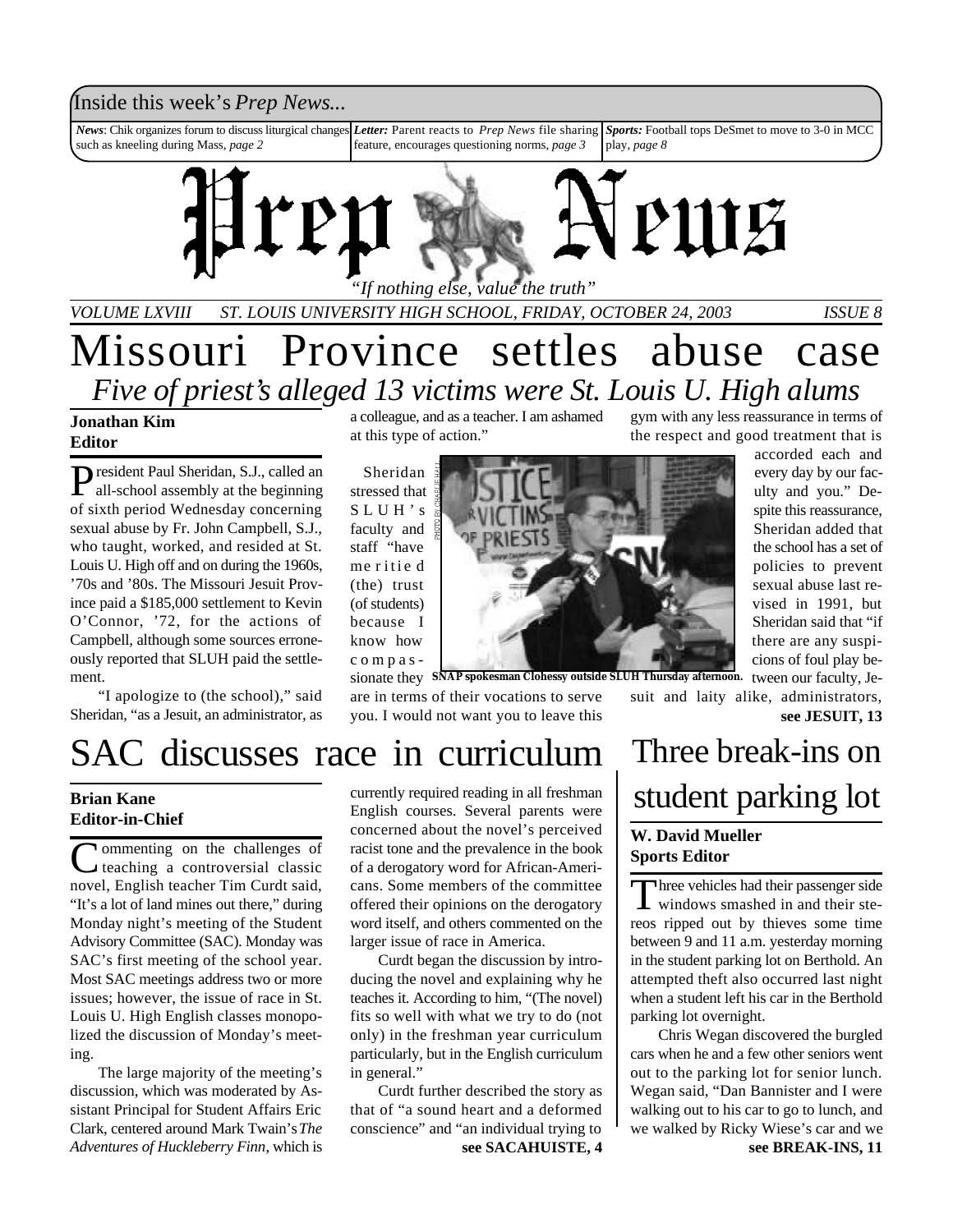### **Tim Huether Core Staff**

**O**n Wednesday, Pastoral Director<br>Tim Chik held a forum for students<br>and faculty in J123 regarding the issue of n Wednesday, Pastoral Director Tim Chik held a forum for students whether or not the SLUH community should kneel during the Eucharistic prayer at masses at SLUH. About 15 students and faculty attended. The forum was held in response to a revision of the General Instruction for the Roman Missal (GIRM) made in February 2002 by the American bishops stating that all congregations should kneel during the Eucharistic prayer at mass. This decree only applies to dioceses in the United States.

Chik explained, "What (the Catholic Church is) still trying to figure out since the Vatican II council back in the 1960s is how to really celebrate liturgy well as a community and to keep both the reverence for the Eucharist and the community expression of belief, because both are very important."

Although the document was released in early 2002, the issue had not really been addressed until now. Said Chik, "I think difficult issues people are sometimes afraid to talk about…. I think people don't want to get upset with one another and they are worried about controversy and so they are more willing to just let something continue to go on and not talk about it rather than confront it."

The idea of holding a forum to hear what students and faculty thought about kneeling in Mass was first brought up in early September in a Pastoral Department meeting, and Chik decided to follow through with it.

Chik said, "Out of those meetings came the desire to expand our discussion, allow more people to say what they

# Golden Ticket found in *Prep News*

### **Andrew Mueth Reporter**

There exists, in the second floor work<br>room, a copy machine called a here exists, in the second floor work risograph. On Thursday, Oct. 9, the ma-

chine printed its three-millionth page. Since the *Prep News* had the honor of running off the copier's three-millionth page, they thought it fit to celebrate this grandiose occurrence. At 11:24 p.m., staff members Tom Fontana and Greg

man Andrew Louvier opened up his copy of the *Prep News* and saw the Golden Ticket. Doing as the ticket instructed, Louvier went up to the *Prep News* office during activity period "to find out what (the prize) was." When he arrived at the

*Prep News* office, he told the editors that he had received the ticket, and upon hearing this, "they embraced me," said Louvier.

The editors explained to Louvier the meaning of his yellow page, and on the following Monday pre-

sented him a *Willy Wonka and the Chocolate Factory* DVD, 30 One Hundred Grand chocolate bars, and a yellow cactus from Bayer's Nursery. Andrew has only eaten "like, ten," of the candy bars, and has not watched the DVD yet, but it seems that he plans to in the near future. And the cactus? According to Louvier, "It's flourishing."

thought, to bring more people in, to just continue the dialogue."

The forum began with Chik outlining the American bishops' revision of the GIRM. He also described other reasons for kneeling, including increased school unity and showing a greater reverence for the Eucharist. The conversation was then opened up to the faculty and students present.

The first concern brought up was what to do of those with medical conditions. With no kneelers, it is much more difficult for those with certain injuries to kneel. Chik explained that the injured would be welcome to sit during the periods that all others are kneeling.

Some believed that whether or not someone kneels at Mass was a somewhat trivial matter, and that the effort should be put into getting more people to 7:20 Mass. Chik, however, felt that kneeling is not a trivial matter, explaining that it is one of the biggest ways we as a congregation can

### Progress slow for Sharon Byrd **see LITURGY, 9**

### **Sean Powers Reporter**

It has been 13 months since Sharon<br>Byrd, wife of Custodial Supevisor Dee t has been 13 months since Sharon Byrd, underwent surgery at Barnes Jewish Hospital to remove two aneurysms in her brain. Since the two operations, CAT scans show no sign of the aneurysms reappearing. The third brain aneurysm that was too small to operate on also shows no sign of growth and does not appear to threaten her health. Last Tuesday, the insurance company ended Mrs. Byrd's speech treatment at the hospital.

"Right now she's at home making slow progress," said Byrd. Still recovering from her serious surgery last September, Mrs. Byrd is not yet able to talk or use the right side of her body. Doctors are not yet able to diagnose how long her recovery will take, but they say that she may



**Louvier proudly displays the 3,000,000th copy.**

Fox printed the page while Bruce Springsteen's "Born to Run" played loudly in the background.

The page, page 5, was printed on a yellow piece of paper: a "Golden Ticket" proclaiming that whoever received the ticket should report immediately to the *Prep News* office to receive a prize. Fresh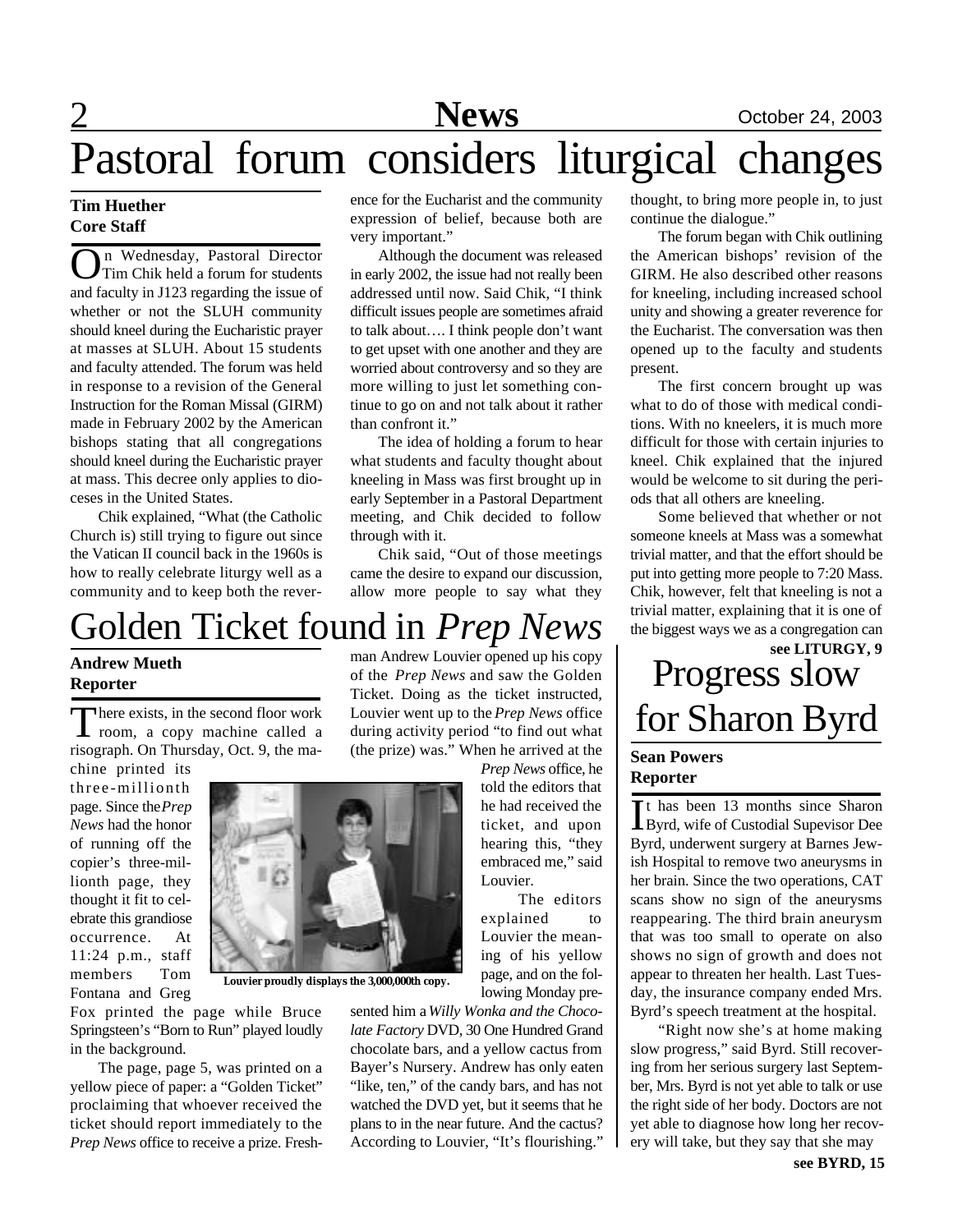October 24, 2003 **News** 3

# October 24, 2003<br>
LETTERS TO THE EDITOR

### Parent responds to feature on music downloading

To the Editors:

In an attempt to be objective, I began to examine why we older people seem to have more rigid beliefs on the wrongness of the music sharing issue. We have been indoctrinated into the current system of royalties to the extent that one wonders if singing in the shower is violating someone's copyright. I wonder what the history is on these laws and when this mentality emerged. I think that I might remember helping my dad wash the car under a shade tree in our small town and hearing the "expressed written consent" declaration at the end of the broadcast of a Cardinals game. In my youth we used cassette tapes to record and play favorite songs off the radio (although it was much cooler to have the album). Currently, our social and justice systems are inept at keeping up with technology.

Up front I want to be completely clear—I don't condone breaking rules or laws, but do endorse questioning things so that your opinions can evolve and form future great ideas.

By declaring music sharing immoral, one has to believe that a concrete line is being crossed as injustice is being inflicted on the artist. The infliction is neglect of payment because the social norms predict payment. Kids seem to have a different set of norms here. I don't think that the line is drawn sharply enough in an industry whose core is sharing by artists. Can you play a

purchased CD for all of your friends at a party but not introduce it to a friend on the Internet? Can you explore a song by downloading it but not share it? Can your band learn it by ear and play it at school?

Kids don't understand why there is a difference and exactly what the rules are. Many of them are now sure of only one thing for some reason Internet sharing is illegal. The music industry, in my opinion, has done a poor job in defining the limits and the reasoning behind them. Beyond that, after being desensitized by mass disobedience, kids just don't buy some of the rules because they don't think they are reasonable. "How could it possible affect billionaire Mick Jagger if I don't pay to listen to his song?" The current extreme access to consumer sharing is like putting a huge pile of coins on an unattended table across from the candy store at the mall with no explanation or adequately defined rules. Yes, I expect kids to realize that free money would be too good to be true, but is a kid who observes the situation, draws his own conclusion and uses a coin in the gumball machine a thief? By knowing nothing of his reasoning can we call him immoral? Short of being a mind-reader and therefore missing some facts, I am uncomfortable judging the morality of another individual's actions.

I don't support illegal downloading, but I am questioning the **see PARENT, 11**

### Meyer responds to letter about Harrison's prayer service

To the Editors:

To begin, I would like to to thank the two freshmen who authored the letter to the editor in the previous issue of the *Prep News*. It is refreshing to see two underclassmen have the courage to voice their opinions to the whole SLUH family. I have been bottling my anger towards Fr. Harrison for a long time for doing his job. He's always preaching, talking about God, and trying to make a positive Catholic influence on our SLUH community wait! I'm not angry at Father for doing his job! After all, he's always trying to preach, talk about God, and trying to make a positive influence on our SLUH community (whether or not he succeeds).

Two weeks ago, two freshmen wrote that they did not appreciate Harrison's prayer service and that it was misplaced. I beg to differ on the grounds that morning prayer services are generally expected to consist of a speech on a certain subject tied in to a prayerful context. If anyone would like to demonstrate how Fr. Harrison failed to do so, I would like to hear them explain it. The freshmen explained that, "even if connected to a Bible reading," the issue of weapons in space is not "appropriate material" for a prayer service. I hate to be the one to break it to them, but anything that can be correlated to the Bible is "appropriate material" for a prayer service.

They also added that they believe in a clear separation between Church and state. This is of course probably the most cliched concept from the constitutuion that is not actually outlined within the constitution. The "separation between church and state" was actually first written by Thomas Jefferson in a private letter to a colleague. In addition, the only distinction in the constitution between church and state is found in the First Amendment, which the freshmen claim to respect. The only problem with this distinction is that it protects religious establishments and it protects people like Fr. Harrison from being persecuted. It's a check on the government, not on prayer services. I'll end my criticism of their first paragraph with a question: Who do these two freshmen think they are requesting an apology from Fr. Harrison?

I'd like to start on their next section by pointing out the citation of four sentences from an extensive papal encyclical to try to make their point, and the brilliant notion that Fr. Harrison may have "misinterpreted" the encyclical, being a Catholic priest, while they interpreted it correctly. In addition to these two points, I'd like to point out that the freshmen authors used a quotation of this encyclical to prove that the encyclical is not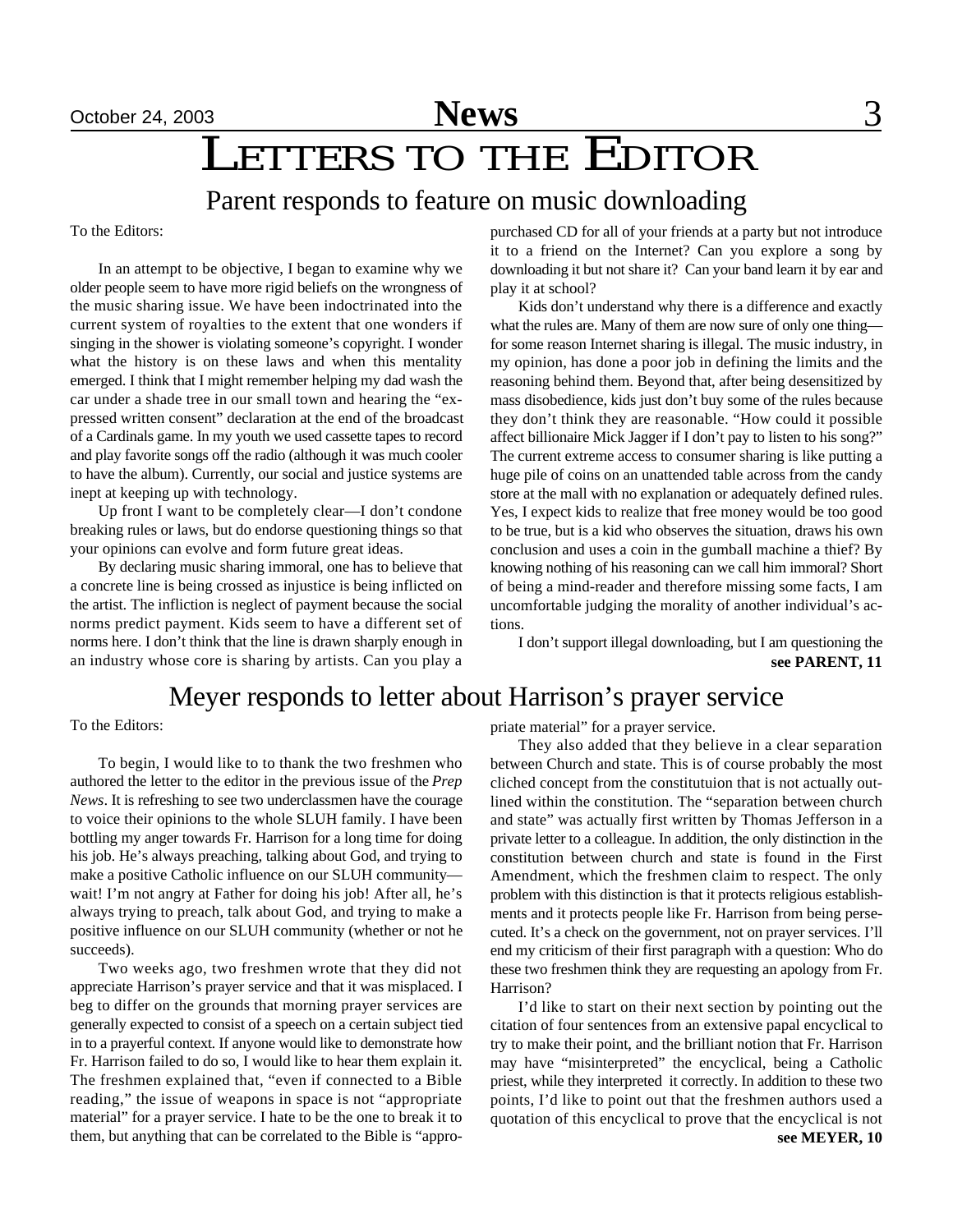## 4 **News** October 24, 2003 SACAHUISTE

#### (from 1)

make his moral way in a corrupt society."

At the request of parent Suzette Carlisle, Curdt explained why he sees the book as valuable in the curriculum. He praised the book as "one of the best stories of initiation in American literature," adding that the book allows him to spark an introductory discussion of satire.

Curdt also cited as a value the fact that "Jim becomes pretty unambiguously the moral hero and moral center of the novel," along with the novel's revelation of the limitations of society, given that "there's no place for Huck and Jim to build this relationship in this American society."

English teacher Rich Moran chimed in with his own reasons for seeing value in the book. Having come from "a genuinely racist family," Moran explained, "my experience of the book was a turning point for me. Throughout that book the one thing that I most rooted for was Jim's liberation." He added, "The visceral effect of the book for many readers is for them to see and long for freedom."

Carlisle then posed the question, "Does that value outweigh the possible negative impact for all students on the perception of African-Americans in general?"

She went on to say, "For some students, this may be their first real interaction with people of color, and the book may be one of the bases for that experience and that perception. If you've only got one or two students of color in the classroom, then this book may have weighed heavily in terms of your perception of the whole group."

Senior Dave Marek commented, "I think (the novel) got down to the two things that I think are essential in our English classes, and that is getting an open discussion in the classroom, while also going deeper into the books."

The novel received praise from senior Nate Hilliard, who credited it with starting his love for English. He also remembered that his freshman English teacher, Tom Chmelir, asked the class after studying the novel whether or not it was racist. Chmelir did not give the students an answer, which let them come to terms with it on their own, according to Hilliard.

Junior Dustin Sump saw value not only in these particular books, but in controversial books in general. "(Controversial books) get us out of this protection inside SLUH," he said. Sump thought it was much more beneficial to study these books in a classroom setting with the guidance of a teacher, rather than trying to study the books alone.

Parent Susan Chaney was skeptical about the novel because she believed the use of the derogatory word could make students uncomfortable. Chaney said that she thought everyone should read the novel, but she did not know that the classroom environment was the appropriate place for it. She also wanted to know if reading *Huck Finn* benefited students more than it hurt them.

Curdt noted that the dynamic of the meeting's discussion was very similar to that of his classroom discussions on the topic. He offered an analogy to defend the book, saying that many students would feel offended if SUVs were criticized during a prayer service about materialism.

Answering Curdt's analogy, James Krings noted that while a prayer service is relatively short, the study of a novel persists for 45 minutes every day for several weeks.

Curdt also reinforced his original reasons for valuing the book, saying, "I came to teach this book because Twain implicates us all (in the problem of racism)." He also explained that after studying the book, the class examines the self-educated, sophisticated Frederick Douglas.

One of the concerns for Director of Diversity Spencer McCall was that he believes Jim is seen as a helpless victim during the novel. "I don't want to be the victim all the time," McCall said.

Principal Mary Schenkenberg wondered if there would be a difference in comfort level if the novel were taught after freshman year.

"It's just so negative to me," said parent Sheila Simmons. "I just can't imagine reading it day after day." She added that her son was originally not very interested in reading, and that *Huck Finn* totally turned him off as a reader.

STUCO President John Block responded to McCall's earlier points. He explained that in his African-American Voices class, a senior English elective, many black characters are good characters. He specifically noted that the main character of Zora Neale Hurston's *Jonah's Gourd Vine* is presented as Christ-like.

Parent Michele Rost, who is a teacher, recognized the value of the lessons that a book like *Huck Finn* could teach. "These lessons are going to stay with you for a very long time," she said. However, she noted that as a parent she would never want her son to feel bullied in any way, including from a textbook.

Moran responded to McCall's earlier comments by explaining that there are many offensive moments in literature. He noted that the stories of Frank O'Connor, which are often used in sophomore English classes, depict Ireland as a country of drunkards.

He also added that the concept of a suffering hero is a common element of literature and cited the suffering of Jesus on the cross as an example of noble suffering, which Moran believes is "essentially Christian."

Special attention was also given to the derogatory word that is used many times in the novel. Curdt explained that before he teaches the novel, he first spends two to three days in class setting parameters for how to discuss the novel, including the rule that the derogatory word not be mentioned during class discussion. He also spends time discussing the dialect of the novel and Twain's shift of narrative voice from *The Adventures of Tom Sawyer*.

Curdt also examines the power of the derogatory word itself during these first days by having students read Countee Cullen's Harlem Renaissance poem "Incident."

Curdt believes that "a reading of the novel ends up undercutting Huck's use of **see SACCHARIN, 10**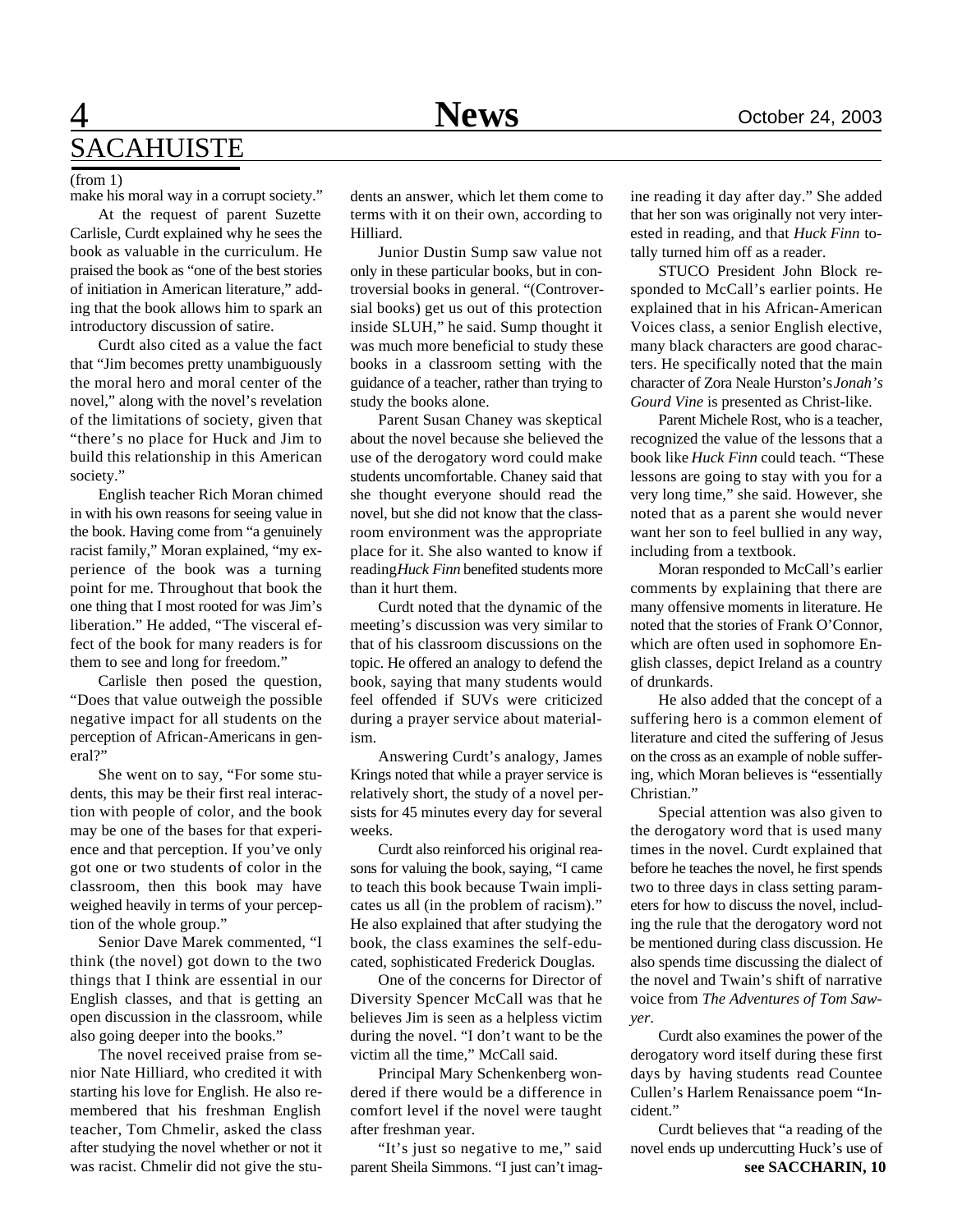# October 24, 2003 **News** 5 hits wall at MCC; JV, C tear it down

### **Henry Samson Reporter**

F ive teams, 35 runners, and one race to

settle the score among the area's Catholic schools. The varsity Metro Catholic Conference cross country race, held last Saturday at Chaminade, marked the starting line for the Harrierbills' postseason surge to state championship. Unfortunately, the Jr. Bills walked away bruised and worn with a third-place team finish.

Chaminade and DeSmet had strong teams,

and they placed first and second, respectively. Nevertheless, the team still has hope for their postseason success, since junior junior Alex Muntges did not finish in his usual position, and Andrew Linhares did not have the race he was looking for. Without its usual one-two punch, SLUH's

The rest of the varsity squad, led again by dynamo Danny Meier, who ran a 17:02 for 9th place overall, competed hard and left nothing out on the course. In



**Freshman Pete Heagney takes the lead at the finish of the freshman race Saturday.**

varsity could only finish third, unlike its usual history of conference championships.

an unusually competitive conference race, sophomore Ben Murphy-Baum finished two seconds behind Meier for 10th place with Chris Arb right on his heels in 12th place. These three runners have consistently been key varsity contributors for the team throughout the entire year and should be proud of what they have accomplished.

Rounding out the varsity team were sophomore

Mike Jonagan, Linhares, junior Joe Carlson, and Muntges. Although they

**see XC, 12**

# Football beats Spartans, loses to Bloomington

### **Greg Fox Core Staff**

As football district contests begin<br>across the Metro area this week, the s football district contests begin Jr. Bills head in after splitting their last two games, a 21-14 victory over DeSmet on Oct. 10 and a 27-20 loss to Bloomington (Ill.) this past Friday that dropped their overall record to 5-2.

DeSmet, which brought an 0-5 record in against the Jr. Bills, started the game off on the right foot, as they ran the ball 65 yards for a touchdown less than four minutes into the game. Though their rivals put them on their heels early, the Comebackbills answered minutes later, converting a Matt Maisak fumble recovery into six points. The Jr. Bills marched across midfield, and junior quarterback Matt Behr completed a 24-yard strike to junior receiver Ryan Morgan. Tim Simon failed to convert on the extra point, which left the score 7-6 with just under 11 minutes remaining in the first half.

The suffocating Jr. Bills defense stopped to a DeSmet drive that began at their own 10 and forced a quick punt. When DeSmet attempted to punt , the ball sailed past the punter and out the end zone. The Jr. Bills walked away with a safety and two points, and the first half ended with SLUH on top, 8-7

Both offenses stagnated for much of the third quarter, and at the beginning of the fourth quarter, Behr was back to punt from the SLUH 25. The ball never touched his foot, however, because he completed a 52-yard pass to David Sonderman on the fake punt. The Jr. Bills drove into the Spartan red zone, and from six yards out, Behr ran the ball for a touchdown. Simon added the extra point to make the score 15-7.

After a possession by each team that yielded no points, defensive back Greg Eschelbach intercepted a pass with 3:50 left and ran the ball down to the one-yard line. The return, however, was not entirely joyous, as Maisak was injured, and taken off the field by paramedics. According to captain Jeff Howenstein, Maisak injured his neck. He will undergo a check-up today, and based on the results

of the check-up, he may play next Thursday against CBC. Maisak left the game with two fumble recoveries.

Behr ran in the ball from the one-yard line for his second rushing touchdown of the night, but Simon again did not convert the extra point, leaving the score at 21-7. The Jr. Bills' minds, however, seemed to follow their fallen comrade Maisak, as DeSmet drove the length of the field on their next possession and scored to pull dangerously close to being able to tie the game with just one minute remaining. Fortunately, the Jr. Bills recovered the onside kick and ended the game with a 21- 14 victory.

Last Friday, the Refusetolosebills rode five straight wins into the SLUH stadium to take on a cross-river foe, the Bloomington Purple Raiders. Bloomington, an Illinois powerhouse, brought in a powerful running game. They opened the scoring with a 48-yard touchdown reception less than eight minutes into the game. Their defense pinned down the Jr. Bills, and the first quarter ended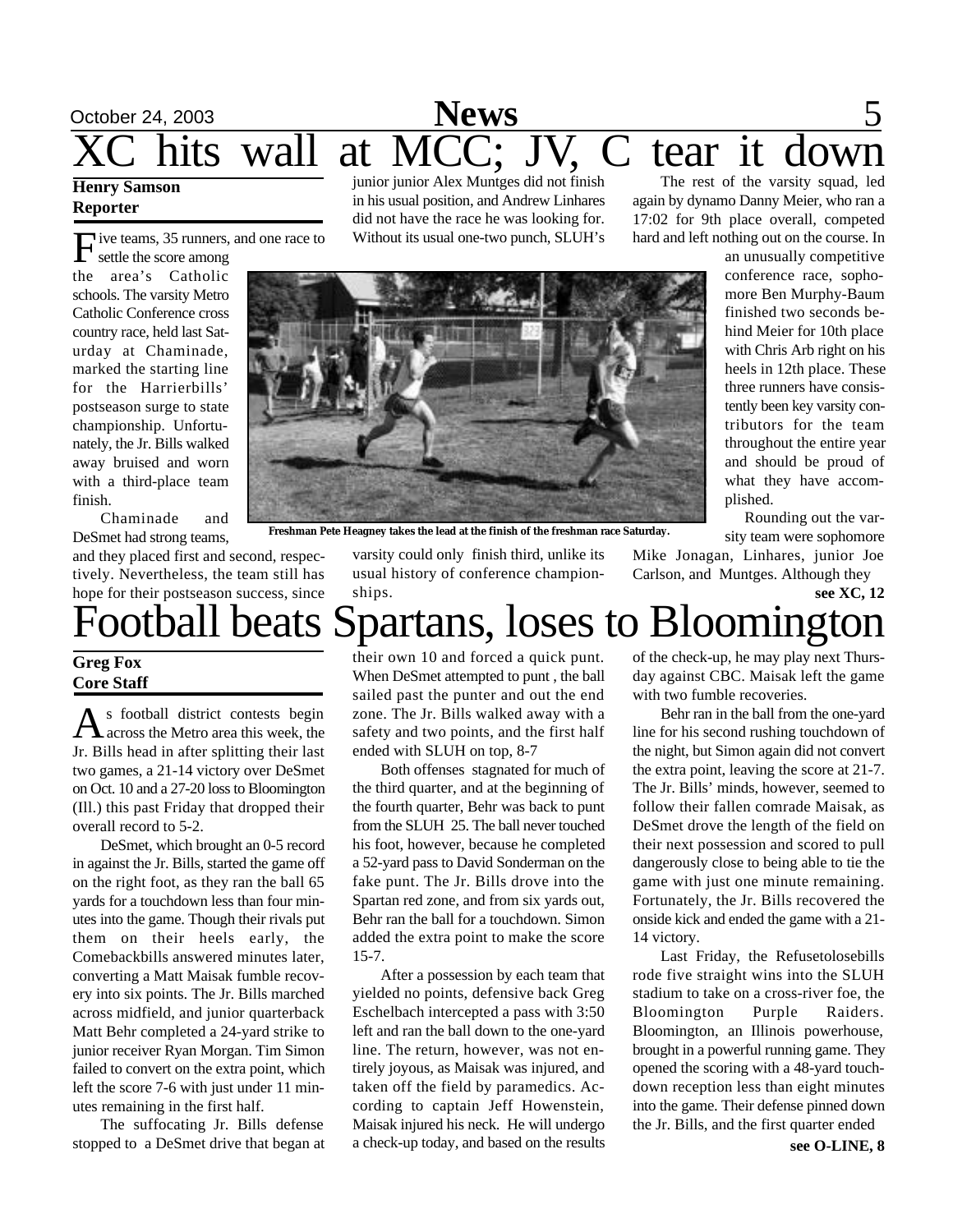# 6 **News** October 24, 2003 Water polo defeats MICDS, goes to 18-3

### **Dave Marek Reporter**

In the last two weeks, the St. Louis<br>U. High water polo team quelled any U. High water polo team quelled any doubts about their chances to win the state title. Emerging from what some have called their "midseason slump," the Polobills won all of their last eight games of the regular season, but most importantly, they beat their arch-rivals MICDS 11-10 after playing five overtime periods. This victory was key to their overall win in the MICDS Invitational Tournament.

In their game against MICDS, the Polobills did not waste any time getting on the scoreboard. Exploiting a hole in the MICDS defense, Colin Tyrrell was able to get free from his guard and slam a goal past the MICDS goalie. But MICDS struck back and scored a goal of their own, tying the game 1-1. Not to be outdone, the Baudenbills came back to add two more goals to their tally, and by the end of the period, SLUH led 3-2.

Throughout the second period, the Polobills' offense was unable to put points on the board. MICDS took advantage of the situation and tallied two goals.

Soccer takes first loss; ties

### **Kyle Poelker Reporter**

G oing into the semifinals of the Rick<br>Hudson Memorial Tournament two  $\blacktriangleright$  oing into the semifinals of the Rick weeks ago, the Jr. Bills soccer team had a solid spot in the top 20 of the national rankings. Their record's only blemish was a Sept. 9 tie with CBC, who at the time was ranked sixth in the nation and first in the metro area.

But on this cold October night, the team, riding high from their previous success, came crashing down. That semifinal game against an unranked Marquette team was a turning point in this soccer season. Marquette came out of the gates firing, and scored an early goal off goalie Although the Speedobills' offense was quiet in this period, their defense stopped many MICDS offensive drives. In addition, the SLUH bench was not quiet in this period. Coach Paul Baudendistel received a yellow card for arguing with the referee about a call.

Also, MICDS was held to only two goals in the period because senior goalie Paul "Spider" Guest was playing at the top of his game throughout the period. By the end of the half, SLUH trailed 4-3.

Much like the previous period, the third period continued to be a defensive battle. About midway through the period, captain Kevin Vincent broke the stalemate with a lob shot that the MICDS goalie had no chance of stopping. Throughout this period, the Polobills demonstrated that they should not be underestimated by any team. Andy Withington, junior Tim Heafner, and captain Colin Tyrrell all scored goals for SLUH in this period and led to the 7-7 tie at the end of the period.

The fourth period tested the nerves of every true SLUH water polo fan. MICDS got out to a quick 9-7 lead at the beginning of the period. At this point, it seemed that all was lost for the Polobills, but despite the new two-goal deficit, the Polobills refused

to give up. Captain Kevin Vincent fired up the Polobills as he snuck a quick close shot past the MICDS goalie. With less than two minutes left on the clock, junior Tim Heafner lobbed a shot from the perimeter of the offense that easily landed in the bottom corner of the goal. This momentous goal tied the game 9-9 and sent the game into overtime.

In the first overtime, both teams failed to put points on to the board. In the second overtime, Andy Withington scored a goal off a pass from senior Nick Konczak, but MICDS countered with a goal of their own, sending the game into sudden death overtime. After two scoreless periods, Tim Heafner skipped a shot into the back of the goal, winning the game for the Polobills 11-10.

"As a team, we just clicked," Kevin Vincent commented after the game. It seemed that everyone on the SLUH water polo team had their best game that day.

Baudendistel was extremely proud of his team's performance. "Colin and Paul played their best games of the season, and Timmy Heafner was okay." Heafner, of course, only scored four goals against MICDS on Saturday, and of the 27

**see WATER, 8**

Mike McNamee. The goal put Marquette on top, but for the rest of the game the Jr. Bill offense took over. With shots from Dave Mueller and Joe Germanese, the Jr. Bills had chance after chance. But these shots were to no avail as the Jr. Bills were unable to score a goal. *Team goes 5-1-1 in two weeks*

Even tougher adversity came later, as Mueller garnered his second yellow card of the game in the second half, resulting in his ejection. The Jr. Bills were still unable to score, and in the game's closing minutes, frustrated sophomore Malcolm DeBaun received a red card and was ejected for using foul language. The red card was a soft red, which means the player is ejected and suspended for the next game, but the team does not have to play a man down.

Unable to score and down two starters, the Jr. Bills gave up their first loss of the year. As John Reagan said, "We had our chances but couldn't finish." Soon to be vindicated, the Jr. Bills were slated to play Marquette again in regular season play less than a week later.

Driven by the sweetness of revenge, the Jr. Bills were not to be stopped last Thursday night. The Jr. Bills started off hot, with Pat Miller netting the first goal in the opening minutes. The rampage continued as Joe Germanese slammed a crossfield pass from Richie Winkler into the back of the net opening up a two-goal lead for the Soccerbills.

Any effort by Marquette after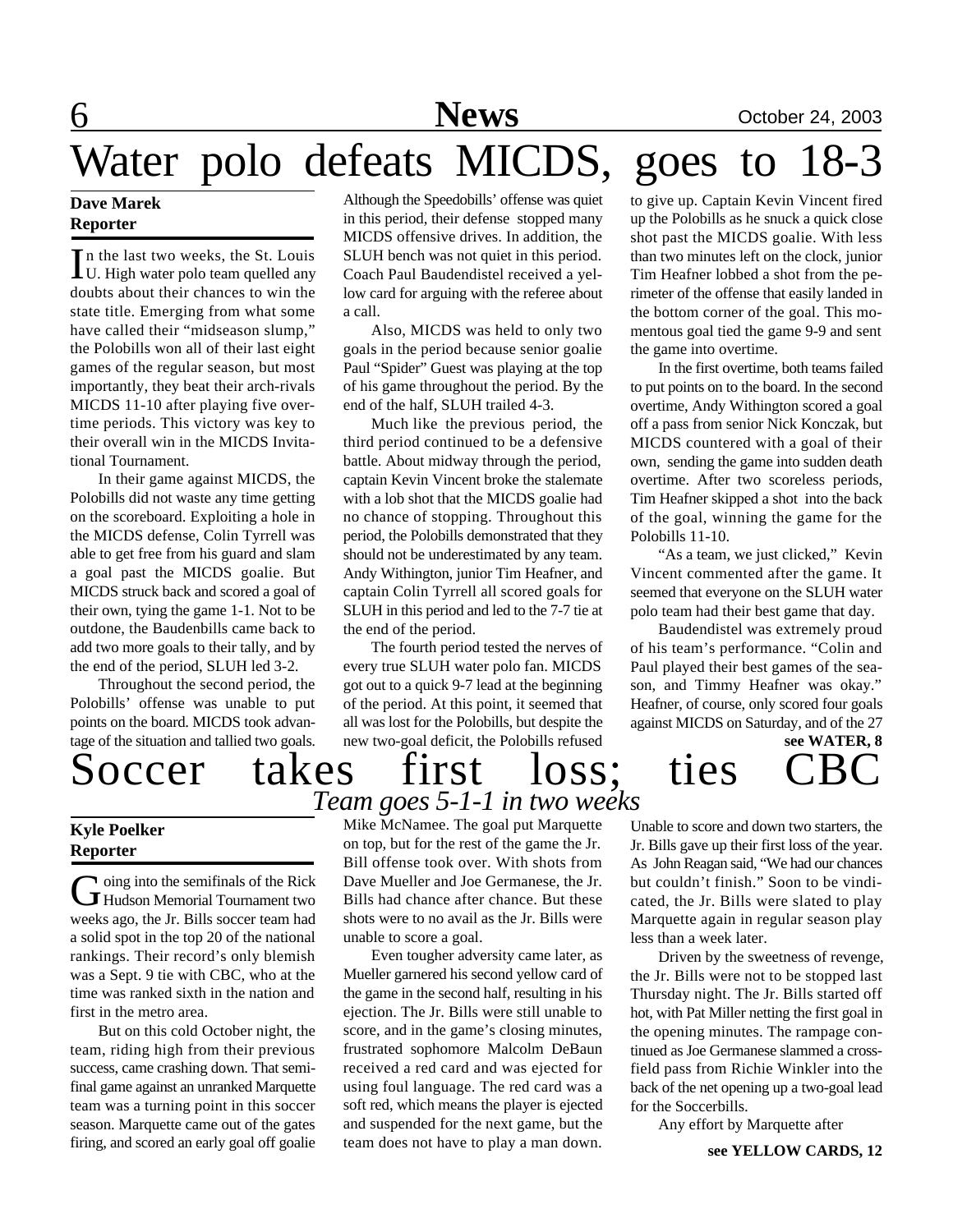# October 24, 2003 **News** 7 RifleBills take second in MBA tourney

### **Keith Reilly Reporter**

Some sports teams, when defeated in<br>their first game of the year, make up ome sports teams, when defeated in excuses for their performance. Last weekend at the 2003 Montgomery Bell Academy Rifle Classic in Nashville, Tennessee, the varsity rifle team made no such excuses.

 At their first match of the season, the team came in second out of 53 teams, missing first place by only seventeen points out of a possible 2400.

 Coach William Bresnahan said, "The only reason we came in second place was because (Woodward Academy) has been

practicing for two months. We have been practicing for a week. If we had been practicing for two months, our scores would have been a lot more than 17 points higher."

 The varsity team was made up of Chris Seals, Andrew Hrdlicka, Keith Reilly, and Kevin Gentsch.

 The team arrived on Saturday and participated in a sixty shot, 3-P Air Rifle match. Captain Seals shot a score of 564 out of 600, Hrdlicka a 579; Gentsch a 574; and Reilly a 562 for a team total of 2279. Woodward Academy, who came in first place, shot a score of 2296.

 Hrdlicka's score qualified him for the finals, in which the top eight indi-

### BLOOD DRIVE BY THE NUMBERS



**107 signed up 92 attempted to donate 86 usable pints 74 first-time donors 65 goal of usable pints 4 people turned green 0 people passed out 8 cases of juice drunk 2 cases of choc. chip cookies eaten 2 cases of pecan cookies eaten 1 case of chips eaten 1/2 case of pretzels eaten**

### ANNOUNCEMENTS

Summer Driver Education applications are available for students at least 15 years old. The course will take place June 1-4, lasts from 8:00 a.m. to 4:00 p.m., and costs \$380. Students will have the opportunity to sign up for the required six hours of driving time and twelve hours of observation time. With parental permission, students will be able to complete their driving time this winter or spring, but spaces are limited. Applications, which were handed out during homeroom Thursday, will be received on a first-come, firstserve basis. Return applications along with the \$380 fee to Mr. Kornfeld in room 108 during the morning, or in his office.

On November 2nd, St. Louis U. High will host an open house for grade school students interested in applying. Tours will be provided by students from 12:00 p.m through 5:00 p.m. Anyone who is still interested in leading tours should contact Mr. Hannick this week. Tour training will be announced next week.

### **Pro Audio System for Sale**

Two JBL two-way speakers, two 18" subcabs, QSC 1400 series amp, sonic maximizer, power strip with eight individual switches, equipment rack, three vocal microphones w/stands, lots of wiring, and a 16-channel mixer. Just \$1000. Call Jim, Jr. at 314-487-1943

vidual shooters shot ten additional shots for bragging rights in the individual competition. After a couple of scandals involving faulty addition that resulted in unnecessary tiebreakers, Hrdlicka came in seventh place overall.

 After the team match was over, there was a coaches-only match, in which all the coaches from each team competed in a ten-shot, all standing match. Bresnahan came out on top with a score of 78 out of 100. He was awarded a \$75 gift card to ACE Hardware and a gold-painted trophy hammer.

 The Riflebills will shoot again on Nov. 1, when they will host the team from Montgomery Bell Academy here at SLUH.

# Hockey beats Rockhurst and Webster Groves

### **Brad Naert Reporter**

The last two weeks have been a struggle<br>for the Icebills, to say the least. After for the Icebills, to say the least. After a humbling 9-3 loss to Parkway South, the Busiebills traveled to Kansas City after exams to compete in a Jesuit schools tournament with cross-town rival DeSmet.

The Bladesofsteelbills came out of the weekend with a disappointing 1-3 record, which included a 6-2 loss to the Spartans. However, rays of hope did shine in the 5-0 win against SLUH's cross-state rival, Rockhurst.

After a couple days rest, the Canuckbills faced off against the Webster Skatesmen in their third game of the Top-Hat Tournament. With goals from seniors Kyle Butler and Matt Pijut, junior Tom DiFranco, and sophomore Eddie Effinger, the team pulled off a 5-4 victory.

Chris Baricevic remarked, "We have a talented bunch of guys and the potential to go far this year. It's just a matter of pulling it all together."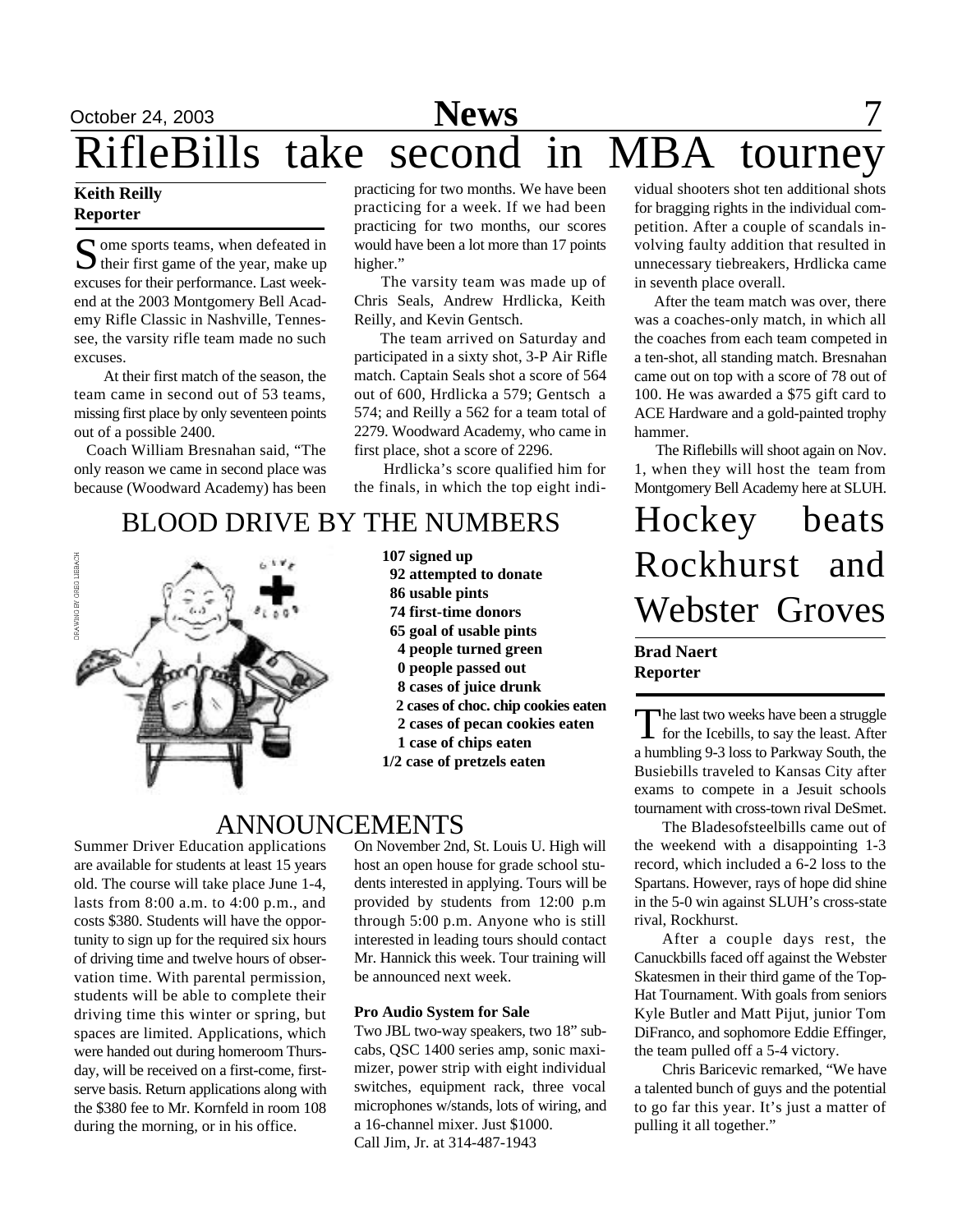### O-LINE

#### (from 5)

with the Billikens facing a seven-point deficit. Bloomington struck once more before the half was up, this time with a 21 yard jaunt to make the score 14-0. SLUH entered the locker room at the half down fourteen points and with considerably less time of possession, seemingly caught in a Purple Haze.

"Bloomington had a difficult offense to pick up at first, but after the first quarter, we did a pretty good job," said Howenstein.

The character of the team, however, shone through, and the Neverquitbills came out firing, riding Behr's arm and tall, speedy junior receiver John Warner's legs to a 40-yard touchdown reception on their first possession of the half. Bloomington, however, fired right back, as their running back broke free at the SLUH 44 yard-line and dashed into the end zone.

goals that the Polobills scored in last week's tournament, Heafner scored 16. Also, Heafner is second in the league in scoring with 77 goals overall.

But the standout player of the game was senior goalie Guest. Guest played his best game of the season; he had a total of 18 saves in the game. After the game, Guest tried to play down his stupendous performance. "Tim Szewczyk, Kevin Vincent, and Dave Schwarz made me look good." Guest is ranked third in the state for goals against average, at 5.36 goals a game.

Overall, SLUH had a great two weeks. They beat Ladue 11-3, Parkway South 13-4, DeSmet 15-4, Chaminade 7-6, and University City 14-2 in regular games. SLUH also dominated the rest of the MICDS tournament games by beating Kirkwood 7-3 and Chaminade 9-7. This eight-game winning streak put to rest any doubts about the Polobills' capabilities.

Baudendistel summed up the attitude of the team: "As Kevin Vincent would say 'We playing good.'"

The Jr. Bills retaliated immediately, and gave the ball to in-house horse sophomore running back Stephen Simmons, who galloped for 50 yards down to the Bloomington 15. Behr hit Warner in the end zone again, as Warner capitalized on his height to grab the ball from the sky and narrowly bring his feet down in the end zone for six. Simon missed the extra point, and the score stood at 21-13 in favor of the visitors.

"We're starting to get (the passing game) together more," said Warner. "We don't have to rely on the running game quite as much, although that's still solid."

The offenses traded a possession each until Bloomington again found the end zone, this time driving the ball in from one yard out. Their extra point attempt failed for the second time in the game, leaving the Jr. Bills only two scores and extra points away from a share of the lead. The two offenses fired blanks for the next

three possessions before Bloomington attempted to punt.

Eschelbach ran a bungled punt attempt 37 yards into the Bloomington end zone, giving the Jr. Bills a glimmer of hope with less than two minutes remaining, as the score stood at 27-20. Bloomington took over and ran out the clock, crushing the Jr. Bills' hopes for a sixth straight win.

"Overall, we didn't do what we wanted to. We definitely could have beaten them. I don't know if we should have, but if we had played a better first half, we would have had a better shot at it," commented Howenstein. The Bills held Bloomington to just 143 passing yards and DeSmet to only 46 yards, much of which is due to the strong play of the secondary, led by captain Brent Harvey. "Week by week we're getting better," said Harvey of the secondary's play.

The team began District play last

# WATER **PN Night against Roosevelt.**  $\sum_{\text{goals that the Polobills scored in last}}$  Football gives Roosevelt new deal



**Stephen Simmons rushes past the Roosevelt defense towards the end zone.**

### STATS VS ROOSEVELT

**Passing:** Behr 7-13-141 **Rushing leader:** Simmons 29-241 **Receiving leader:** Hoffman 2-45

The Jr. Bills opened district play last night, defeating the Rough Riders of Roosevelt by a score of 24-14. The Jr. Bills jumped out on an early lead, but were overcome. Despite throwing three interceptions in the first half, the Billikens kept the game close, trailing 14-7 at half. Sophomore running back Stephen Simmons led the 17 point second-half comeback, while the defense stalled the Rough Riders in their tracks. Simmons rushed for 241 yards, his largest total since rushing for 264 yards against Parkway West, a school record. He contributed two touchdowns, and fellow sophomore fullback Chris Hoffman added another. Tim Simon had a field goal and three extra points. The Jr. Bills have outscored their opponents 86-68 in the last four games.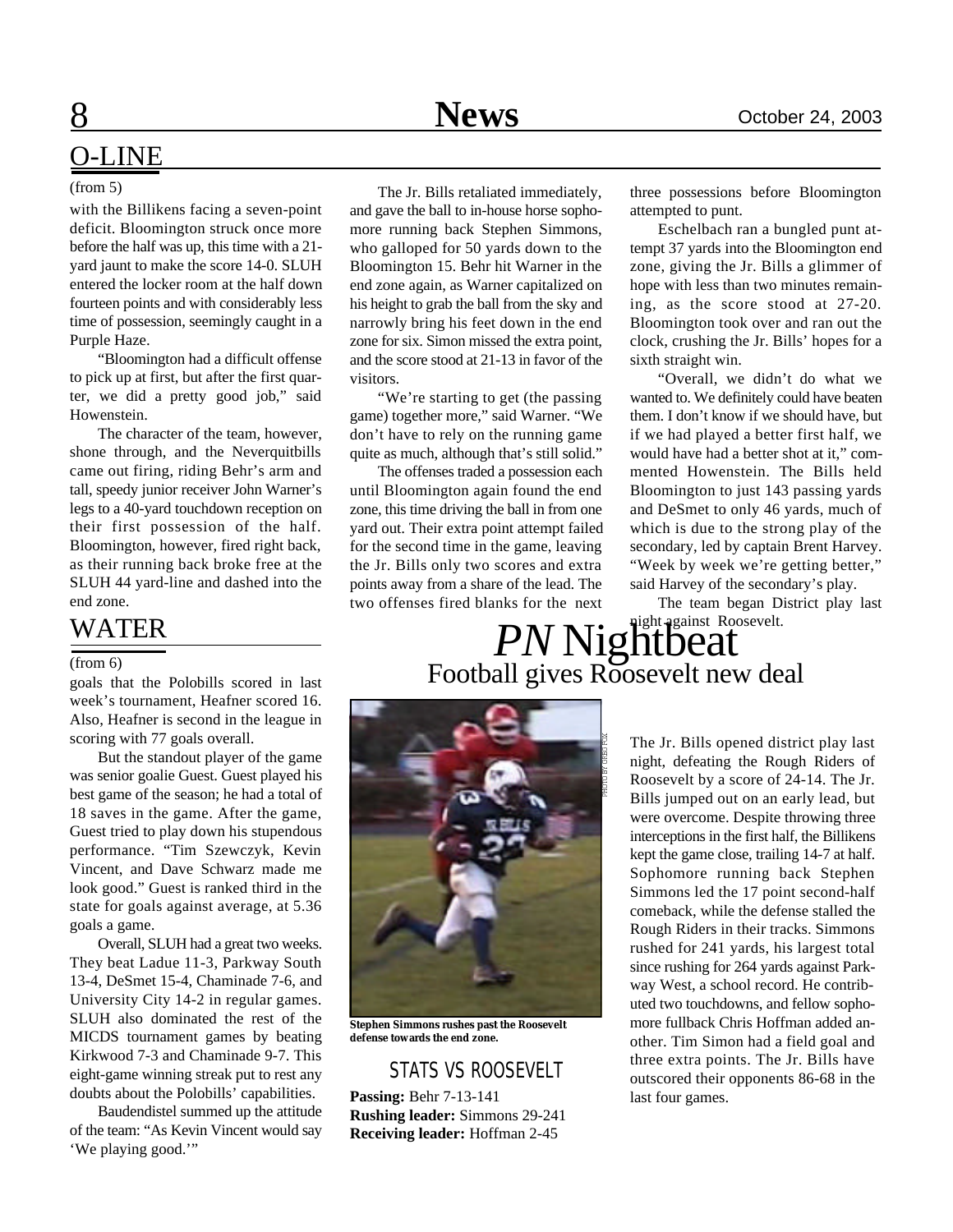# October 24, 2003 **News** 9

### LITURGY

(from 2)

### come together.

Through discussion, it became apparent that those present believed kneeling during all school Masses in the gym is impossible. There is not enough room to kneel in the bleachers, nor is there enough room for one's feet to fit under the chairs on the floor of the gym. However, many present felt that it is not unreasonable to ask students and faculty to kneel at class Masses and 7:20 a.m. Masses in the chapel.

Another fear was that many students simply would not care enough to kneel and would sit, claiming they have a medical condition. It was agreed that this would severely hinder the progress toward congregational unity. Therefore, a possible survey of the student body was suggested as to what the changes, if any, there should be.

Another possibility would be to ask the new Archbishop of St. Louis for a special exemption from the revision, which is a possibility. According to an excerpt from the September 2002 edition of the *Bishop's Committee on the Liturgy Newsletter* which paraphased paragraph 42 of the revised GIRM, "The only licit posture of the faithful during the Eucharistic Prayer is kneeling, unless they are prevented *on occasion* from kneeling due to 'health, lack of space, the large number of people present, or some other good reason.' The determination of what constitutes 'some other good reason' is best made by the Diocesan Bishop." SLUH could possibly qualify for the exemption, seeing as how it does not have kneelers and lacks the space for them in the chapel.

Chik clearly stated his outlook on the situation, saying that the school has three options in regard to the document: decide that it is too difficult to kneel and ask for an exemption, request that the student body kneel during Mass, or just don't talk about it. The worst thing, Chik said, is to not talk about it.

The option of buying kneelers for the chapel was brought up, but had previously been deemed too expensive and difficult. The extra room kneelers require would eliminate at least five to six rows of chairs from the chapel. Also, the cost of kneelers is significant and the consensus

# Conference room is off limits to students

### **Timo Kim Core Staff**

As announced by Assistant Principal<br>for Academics Mark Michalski on s announced by Assistant Principal Friday, Oct. 10, students are not allowed into either the North American Martyrs' Chapel or the Ignatian Conference Room without the accompaniment of a faculty member.

The issue arose after a custodian found several members of the water polo team sliding on the tables in the conference room on Thursday, Oct. 9. Thursday being a half-day schedule, the students originally thought they would study and complete some homework before their practice began at 3 p.m. "It's big and quiet, and our whole team can get up there," said one team member, who wished to remain anonymous. Eventually, two students were tired of studying and turned their thoughts to more active pursuits.

Because of their misbehavior, the

was that the money could be better spent in other areas of the school. Instead, we could merely separate the rows of chairs more, creating room for larger people to kneel.

However, most agreed that whatever the decision is, there should not be an option of whether you want to sit or kneel, because then the vast majority would likely choose to sit. This would lead to greater disunity than was present initially.

The forum ended with all being thanked for their input and attendance.

Chik said, "I thought the meeting was a good start. We are going to need to have more discussions. I am going to post the minutes up on the faculty board. I would like to find a forum in which I can get that information out to the students as well. But the conversation needs to continue. My other impression was that a lot of the people at the meeting felt that it would be a good thing at Masses in the chapel for us to kneel. I would like to know if that is the consensus of the student body.…Another feeling was that perhaps the people at the meeting were those who had a lot vested in it. They were the people that go to 7:20 a.m. Mass, and usually people who go to daily Mass are people that have a little

students received after-school jugs and had to meet with President Paul Sheridan, S.J., to discuss their misconduct. However, Assistant Principal for Student Welfare H. Eric Clark reiterated that this is not a change in policy. "It was never open to students as far as I was concerned," stated Clark, "(The Ignatian Conference room) is basically a conference room to be used by board members when they have very important people come in for meetings or something of that nature." Students are only allowed in the room if a teacher takes the class there for meditation or special activity.

In regards to their punishment, one team member said, "I thought (the administration) handled (the situation) well, without going overboard." However, another team member relays a different view. "I think they were kind of paranoid about (the incident)," he says, "I don't see why I had to talk to the president for sliding on a table."

more at stake when it comes to liturgy."

Theology Department Chair Allen Boedeker said, "I was glad to hear other people's take on the way that the morning Mass is celebrated. In general I felt that the attendees were supportive (of the kneeling proposal)."

Theology teacher Ralph Houlihan said, "The meeting went well in the sense that everyone expressed their opinions. Among those present, there seemed to be a consensus that we could follow the policy of the bishops with kneeling certainly in morning Mass at least."

Freshman Andrew Mueth said, "It was a productive meeting. Preliminary, but productive. I think that more meetings are needed to accomplish something."

The next step will be to write the minutes of the forum and make them available to all students and faculty. Then, Chik will take comments on the issue, hoping to talk to anyone and everyone that feels left out of the discussion. Another meeting will be scheduled, and with that meeting, Chik hopes, SLUH can make a decision about what it wants to do as a community. This decision could possibly be made as soon as next month.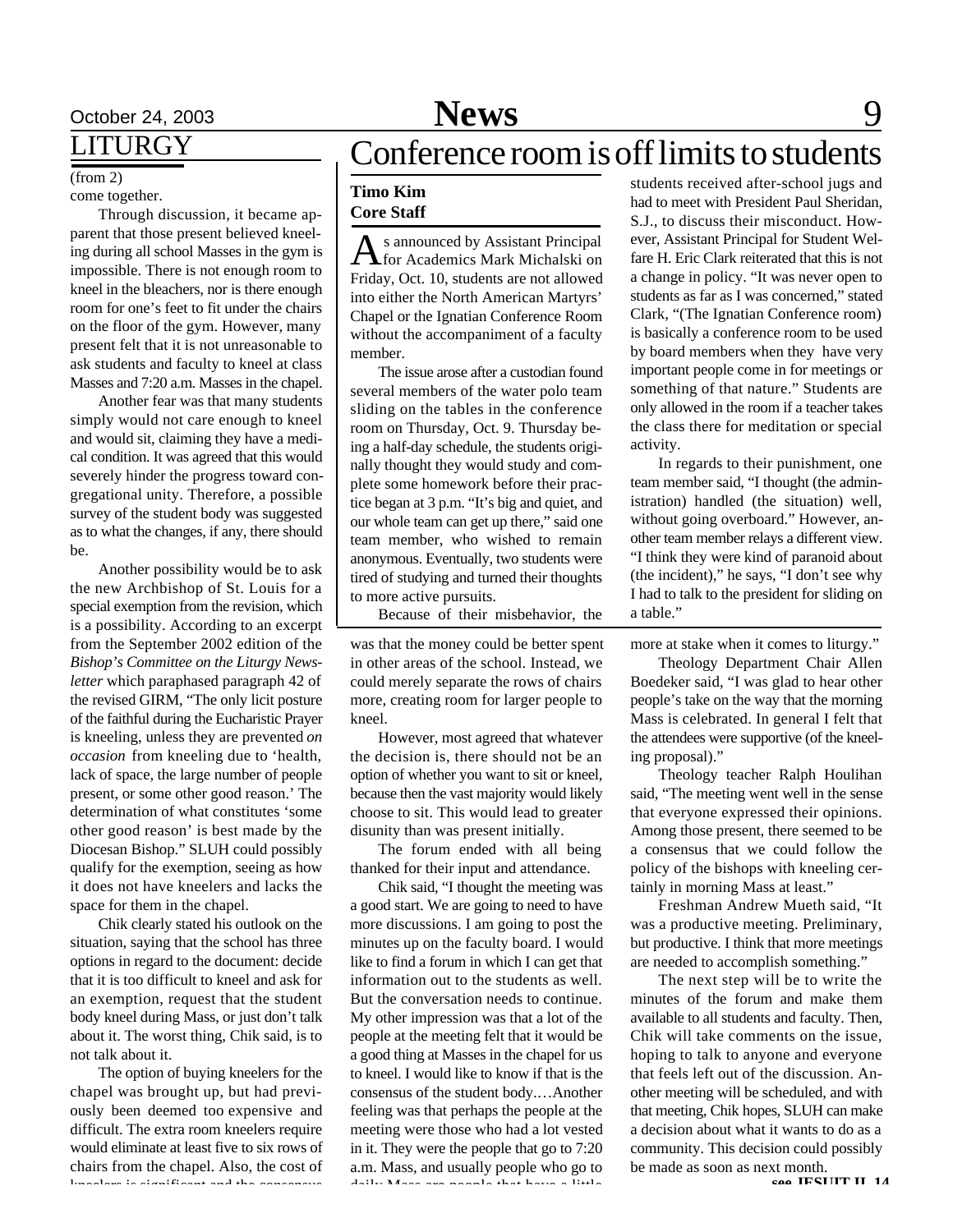### 10 **News** October 24, 2003 MEYER

### (from 3)

referring to space weapons, but instead nuclear weapons. They directly followed this quotation with, "The Pope is clearly referring to the unnecessary buildup of offensive nuclear weapons." The only problem I found with this logic was that never in the quote was there a mention of nuclear arms, therefore making their evidence absolutely worthless in reference to what they were trying to establish.

The freshmen completed their argument by explaining that "the only space based weapons that have ever been authorized by the Congress of the United States are not offensive weapons at all, but are instead defensive interceptor weapons,

### SACCHARIN

#### (from 4)

the word at the very beginning, but it's a tricky situation because (students) can't get to that right away."

Clark then gave his opinion. "When I'm in class and the word 'nigger' comes up, you don't know what I'm feeling. What I am feeling is, 'Oh God, everyone's looking at me."

McCall saw that the experience in class may help some students mature in their opinions toward race, but also noted that it is at the expense of the discomfort of black students. "All I feel is the anger coming through when I hear that word expressed," he said. "I'm not sure how to balance (the cost)."

Parent Sandra DuVall posed the question, "Why do we have to address this (issue of race) at all to this degree?" She expressed her concern that some students who feel uncomfortable with *Huck Finn* may shut down mentally as a result.

In reference to the offensive word, Block wondered if repetition was the main concern. He explained that if one use of it in a book is too many, then many books in his African American Voices class would not be usable.

Senior Tim Beishir reinforced the power of the word. "This word is still extremely offensive to me," he said. He also relayed an incident from a football

meant to shoot down any nuclear attack against U.S. soil." Well, they almost nailed it here but still failed. First, I'm willing to bet that these interceptors are not reserved for nuclear attacks. I bet if Prime Minister

Blair decided to launch a non-nuclear bomb at the U.S., the U.S. would not sit

back and twiddle its thumbs. That was a small mistake, but I'd like to identify the bigger mistake by explaining the difference between an offensive weapon and a defensive weapon. A defensive weapon is one that is fired at a missile when under attack; an offensive weapon is one that is fired when there's no missile to shoot down. A defensive weapon is an offensive weapon! A weapon is a

weapon!

In conclusion, I would just like to say that every year there is a group of people here at SLUH that throw a fit because Fr. Harrison is not afraid of their throwing a fit, and because they don't want to deal with the fact that religion is undoubtedly mixed up in politics. Abortion is a political issue. It's also a religious issue. Putting weapons in space, so that our country can blow everybody else up faster and easier is certainly a political issue, but only a fool would argue that it is not a religious issue.

Ryan Meyer, '04

game when an opponent used the word against a SLUH player. After the game, one of the SLUH players made the opponent apologize. Beishir concluded that the issue must be confronted as it was in this incident.

Parent Charles Simmons echoed the sentiments of Clark and McCall, and gave credence to DuVall's points. "When you hear the term, there's not any learning going on at that time in me," he said.

Throughout the meeting, committee members also touched on the larger issue of race relations in America.

"The discussion about race in America is always tricky. It's never going to be easy. I don't want to say that this (novel) is necessarily the best way to do it, but it's a darn good one," Curdt said.

Carlisle relayed some of her concerns, saying, "The academic area of life being progressive, being the one where we try to maintain a standard...of acceptance and embracing others that are different, it concerns me if we are actually not doing that, if we're actually taking a step back."

"If (something) offends one person, then it's something that we have to deal with in today's society," added Clark.

American History teacher Steve Schad mentioned that in his class, students will study pictures of slavery and

slave ships and study the expressions on people's faces in the pictures to learn. Of racism, Schad said, "It's something you cannot gloss over." He further added that he believes that the country is getting away from that "dark chapter" of U.S. history.

Senior Dan Lieser made reference to the play *"Master Harold"... and the boys*, which is taught in many sophomore English classes. He felt that the work portrays racism perhaps more subtly than in *Huck Finn*. However, Lieser noted that the issue of race in the U.S. is very crude, and that in the end "the choice comes down to ignoring it...or to have to address that issue." Lieser believes that, "The merits of (these works) in the sense of literature are greater than any discomfort that could come out of it."

"What's the price of running away (from the issue)?" asked senior Kyle Poelker, who felt that *Catch-22* and *Ellen Foster* were two valuable books he had read in his English classes, but that they were degrading to women and men, respectively. "There's no point in running away from something that's real," Poelker concluded.

As expected, the discussion was cut short at 8:30 p.m. "I still feel that we do have some issues to continue to deal with," concluded Clark.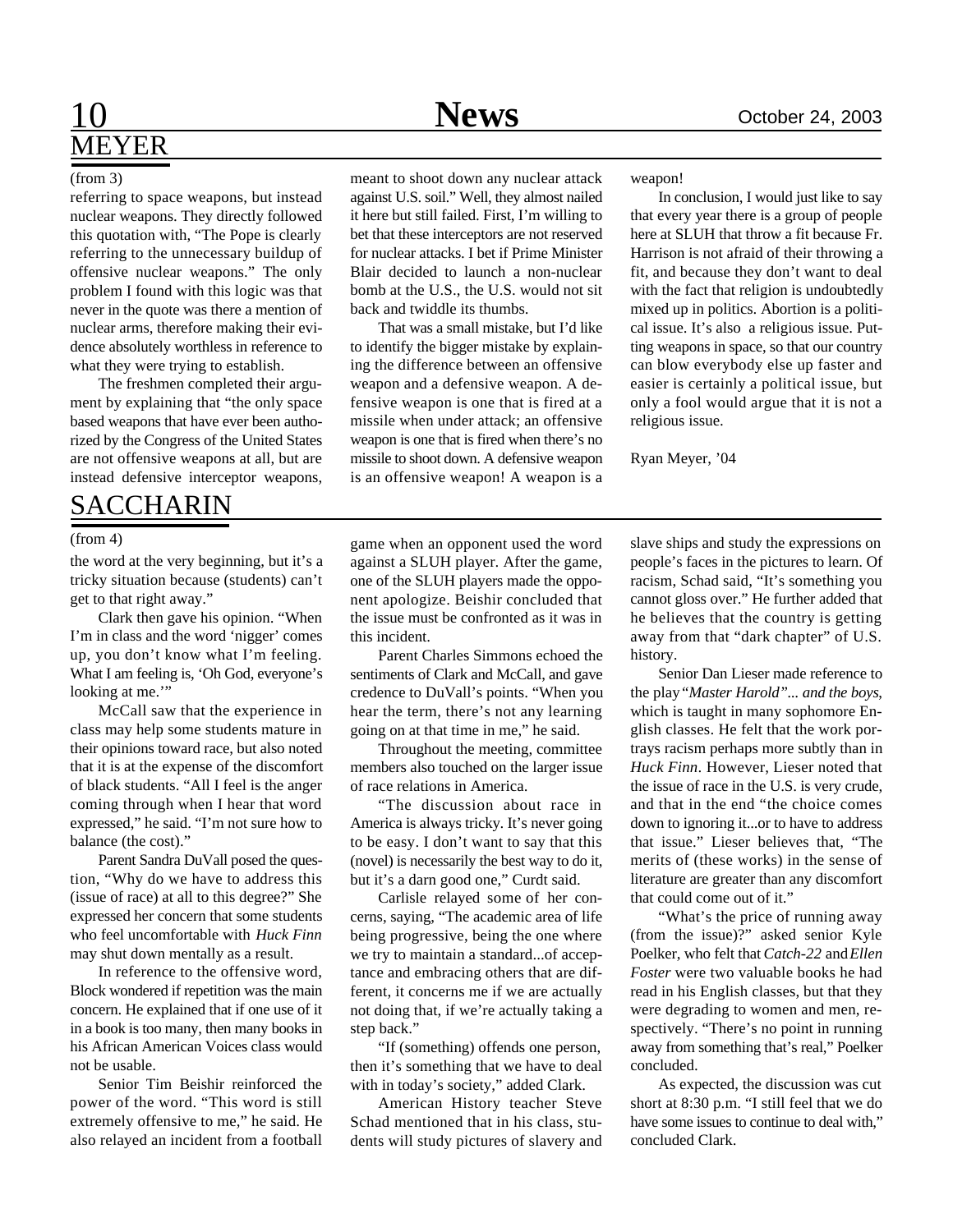### PARENT

### (from 3)

motive of those companies who are prosecuting petty violators if in fact, as the *Prep News* author suggests, studies have shown that sharing boosts CD sales. I am wondering if the reason behind the crackdown in sharing has less to do with the illegal nature of sharing music than the fear of evolution of the industry? In past years, recording companies could pluck a musician from the masses, market him (as their huge budgets would allow) and a multi-million dollar star is created. Savvy marketing personnel would study trends and production geniuses would work their wonders. In the end, popularity varied because our taste (and hence our pocketbooks) did have some effect in driving the market. I believe that future technology could, however, circumvent the need for a record label.

Professional athletes make big bucks, but undeniably, they have a corner on the market. They are the unequivocal best at what they do. There aren't a lot of people

### BREAK-INS

#### (from 1)

saw one of the windows was broken into and the radio was stolen." Wegan then noticed the other two cars on his way inside to report the break-in.

The three cars broken into were parked on the southeast corner of the lot. Those three vehicles were either tall or parked behind a tall vehicle, and a tree blocked in some way the view of those cars from the security guard's position in the northwest corner of the lot.

Wiese said, "I'm inside trying to be a good citizen giving blood, and outside my CD player is getting stolen." The thieves broke the passenger-side window and stole the CD player from his Ford Ranger pickup truck.

Thieves also struck Chris Lorbert's 1993 Saturn, making off with a Kenwood CD player, a Nokia cell phone, and over 120 CDs. Lorbert and the police estimated the value of the property lost and the damage to his car at over \$750.

October 24, 2003 **News** 11

in our community who can pitch like Pedro Martinez. By the laws of supply and demand, do professional singers have that same situation or has our legal system enabled big business to use their marketing power TO ARTIFICIALLY CRE-ATE A DEMAND when the supply of talent actually exceeds the demand? There is so much potential for listener enjoyment out there, but the current system affords great wealth to a few and a paltry existence to others (sometimes more talented). I have heard original acts in small theatres that I have enjoyed every bit as much as seeing celebrities in concert. There are very talented people right in our communities. Music titles become as popular as radio stations broadcast select tunes hundreds of times per week. The value of these selections increases over time due to their presence in the creation of our memorable moments. (I can't believe some of the off-key oldies that I actually like.) If you heard the original music from one of the better local bands over and over, COULD the local demand for it parallel that of the media stars?

From Greg Kohler's 1994 S10 Blazer, the thieves stole a CD player and around 30 CDs.

Sometime on Wednesday night, someone threw a large concrete block through the passenger-side window of David Goettelmann's Honda. Nothing was taken but some change. Goettelmann had left his car in the parking lot after Wednesday night's soccer game, since he had left his keys with another student who had left the game early.

Assistant Principal Eric Clark said, "If students need to leave their cars overnight at SLUH, they need to move them to the Oakland lot. Never leave your car on (the Berthold) lot."

Director of Facilities Patrick Zarrick reminded students that they park at their own risk, "with the understanding that the lot is guarded."

Zarrick feels that the new parking garage will eliminate some of the security issues presently affecting the school. "It's

Does being entertained by the fortunate few who achieve recording star status warrant stuffing billions in their pockets? Is this responsible social justice? Are Bob Dylan or Britney Spears really deserving of idol status because their genius is so far above everyone else, or are they a fun product of a media-induced frenzy? I think that with current technology, what the industry executives most fear losing is their hold on the market. Today's kids can find almost any song on the Internet, preview it, and discern for themselves whether or not it is worthy of purchase. Plus, recording capabilities have reached the affordable local level. I could see a market allowing many more musicians to showcase their talent. It seems that we could only gain by adjusting the system to spread the wealth, allowing talented small-time musicians a more realistic opportunity to earn a comfortable wage. Some laws do become obsolete over time. Perhaps the laws on audio material might someday be better written for a different age.

Parent of '03 and '06 students

going to be contained and access is going to be limited.... You won't be able to just walk in off the street."

He continued, "There will be an advanced camera system (in the new garage). This one (in the Berthold lot) is dated, but to update this system and build the new one would cost too much."

The security guard on duty, Bev Vaughn, said that he went to get his lunch around 11:30 and returned to eat his lunch at the lot about 10 minutes later.

Officer Louis Hill, who came to SLUH yesterday to file the theft reports, commented that it is hard to tell whether the robbers could do this kind of damage in that amount of time. "I would say it was two people at least who did this," commented Hill.

Vaughn said, "We just don't have enough people out here."

Clark said, "We have to do a better job at protecting the vehicles on campus."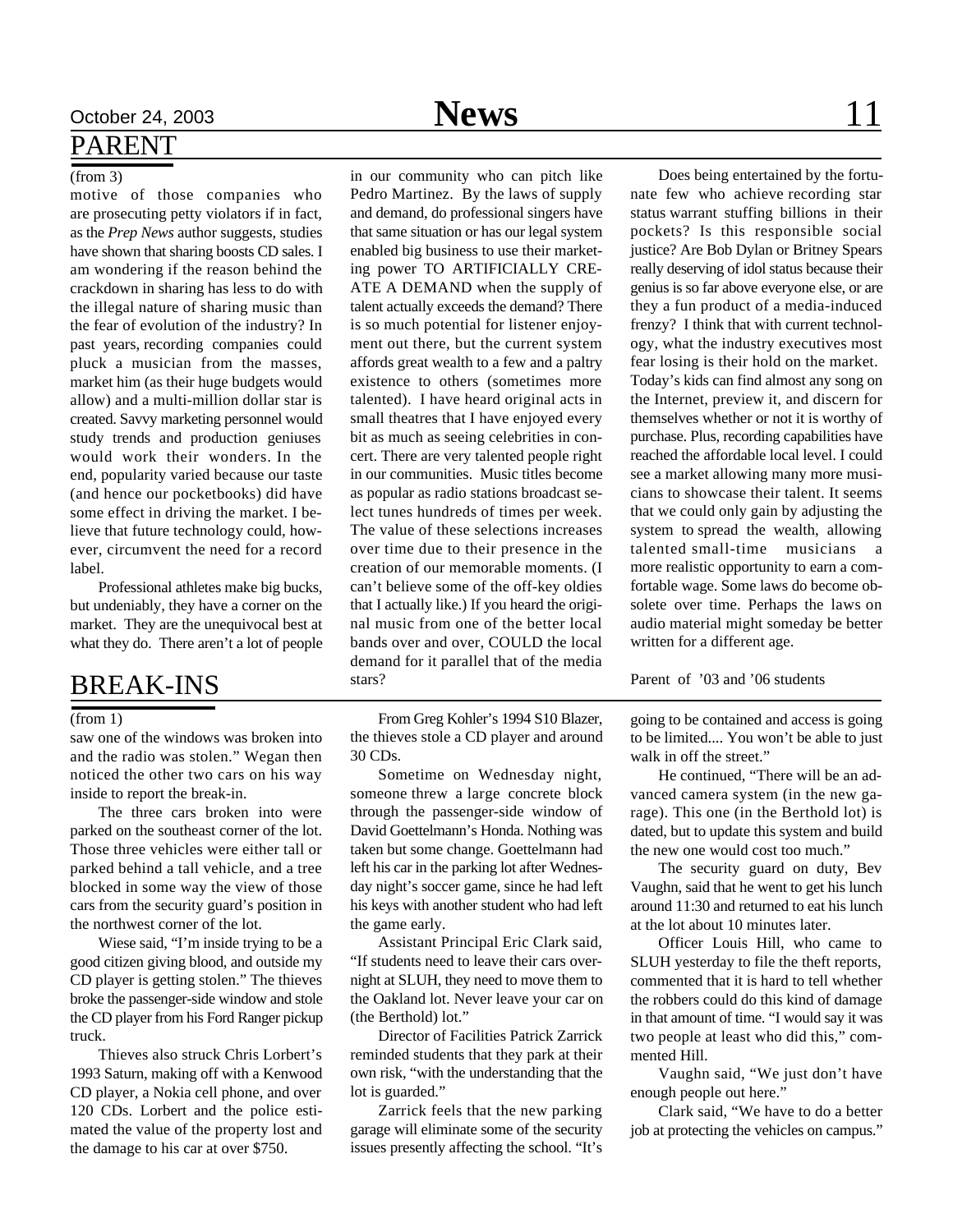# XC

were disappointed with Saturday's results, the varsity team now has its sights set only on district.

 The JV team once again asserted its dominance in memorable fashion. Hoping to sweep the field, and score a perfect 15 points with a 1, 2, 3, 4, 5 finish, the JV team was eager to control the race. At one point in the race, between the first and second miles, a Chaminade fan was heard to have said, "Geez, there are 12 of them up front!" after seeing an endless line of SLUH runners leading the race.

Although a DeSmet runner eventually finished fifth, causing the Jr. Bills to score 16 points, the relentless stream of SLUH runners in the front was a sight to behold. John Oliver and Dan Flanagan turned in standout performances. Oliver was the individual champion, finishing at 17:32, while Flanagan kicked it home right behind him for second place with a time of 17:41. Rounding out the first five were junior Matt Dirnbeck, and seniors Joe Welling, and Dan Foldes. For another week the seniors came through as tough contributors to the JV team's success.

Shortly thereafter, the freshman team set out on a quest to establish themselves as the strongest team in the MCC against an especially talented DeSmet squad. After the first two runners from SLUH and DeSmet finished, the teams were deadlocked at a 5-5. Realizing that they had to step up to win (mainly because just about every team member was screaming at them), Sam Emery, Matt Lawder, and Andrew Vatterott each had breakthrough races. Their determination, especially in mile three, propelled the team to victory.

Tomorrow morning will be the first of the Big Three races for the Jr. Bills. The district meet will be held at Parkway Central and promises to be an exciting day. Many are thinking of setting personal records on the fast course and of proving SLUH to be a force in the cross country world. So please, especially if you hail from West County, come and support your classmates.

### YELLOW CARDS

#### (from 6)

Germanese's decisive goal was futile. Marquette managed one goal, but they could not match the intensity of the Jr. Bills, who scored two more goals by the game's end, one by Malcolm in the midfield, to truly crush the hopes of Marquette.

The game ended with approval from the Jr. Bill players. "We were more intense tonight," Reagan said, "We took it to them."

In between those games, SLUH crushed Hazelwood West 10-0, narrowly beat DeSmet 1-0, and dominated Parkway South 5-0 and Francis Howell North 6-0, all in preparation for their monster matchup against CBC Wednesday night, a battle pitting the national number 12 versus the national number 17.

A battle for the ages it was, and on Wednesday night, all of SLUH, even senior Colin Dowling, who was attending his first ever soccer game, assembled to watch the battle of the titans. The first half started out slowly, with a back and forth midfield battle and very little in the way of challenges for the goalkeepers. It seemed

### BYRD

#### (from 2)

never fully recover her speech or the use of her right side. Doctors took her off many of the medications used after her surgery, and "now she's just on her normal medication for blood pressure," added Byrd.

In her fragile health, Sharon Byrd still needs to be cared for by someone during the day. Right now, with her hospital treatments ended, Byrd commented, "We are in the process of finding a person to do adult day treatment at our home." If they cannot find home treatment, they are looking into a day care center for Sharon Byrd to continue her recovery.

Doctors remind Byrd that the recovery is very long and slow process, and takes patience. Byrd said, "There are small improvements, and we must take it day by day." The SLUH community will keep Sharon and Dee Byrd in their prayers throughout her recovery.

 $(\text{from 6})$   $(\text{from 6})$  it would be a stagnant half until stoppage time, when a second effort cross reached the box, and Scott Brown headed the ball off the post out of bounds. It was the closest SLUH would get to a goal all game. The half ended in a tie.

> The second half continued to be as grueling as the first, with no team emerging with dominating play or good scoring chances. A give-and-go from Miller to Mueller set up a good shot that went wide for the Jr. Bills. Regular time ended in a tie, and overtime loomed above the players' heads.

> Shortly into the second overtime, with CBC sending a ball long down the pitch and their players chasing it with lightning quickness, goalie Ben Brockland had to give up his goal line to chase the ball out of bounds, and just minutes later he made a save on a high shot that kept the Jr. Bills alive. With little freshness in the overtime period, the Jr. Bills had no significant scoring chances, but with solid defense, the game of national powerhouses ended the way their first battle did, in a tie.

> One nationally-ranked team down and one to go this weekend, as the Soccerbills take on number 25 Chaminade at 2 p.m. in the stadium.

### NHS Inductees

**Edward Bulliner David Burghoff Andrew Burr Brandon Bushong Christopher Daues Thomas Economon Timothy Elliot Thomas Fontana Paul Guest Nathan Harris**

**Thomas Cambell Joseph Carlson Harold Carter, II Luke Dang Joseph Eggleston Tyler Faust Shane Fogerty Bryan Glaenzer Robert Goeltz, III Michael Granger Timothy Heafner Joseph Hejlek Matthew Herzberg, II Michael Hill Philip Hof Matthew Ikemeier Edward Jaeger**

**Christopher Baricevic Jeffrey Howenstein Seniors: Patrick Kattner Nicholas Konczak Thomas Martin Phillip Matthews Gordon Schweitzer David Sonderman Kevin Vincent Jonathan Yoon Adam Zghall**

#### **Juniors:**

**Ryan Johnson Thomas Junker Brendan Klein James Krings Stephen Lestmann Joseph Lombardo Anthony Molina Brian Nienhaus Kevin O'Neill Daniel Polokonis Andrew Schaeperkoetter David Schwarz Dustin Sump Charles Ullmann Shaun Whalen William Winfrey Kevin Witbrodt**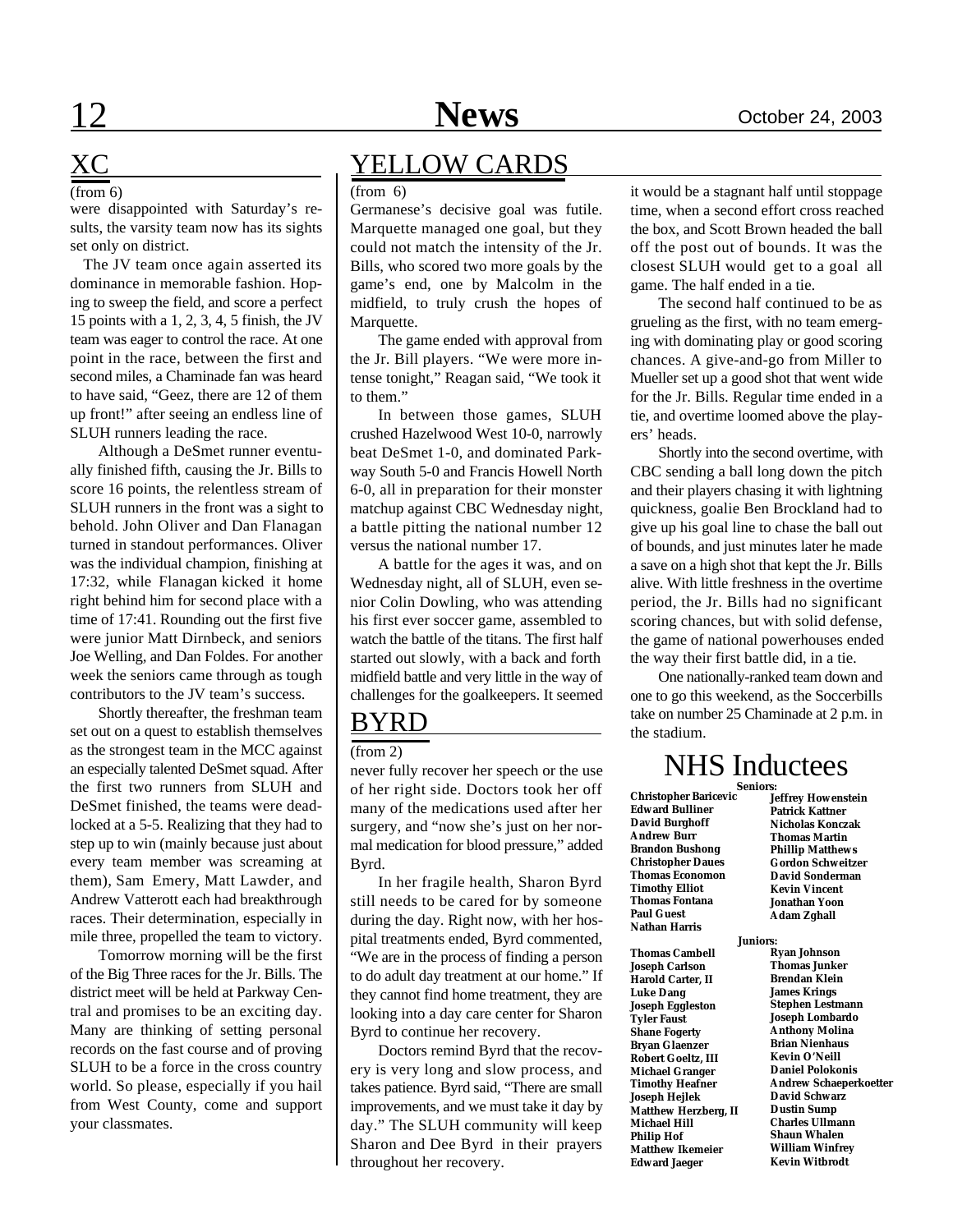### JESUIT

#### (page 1)

staff, and any of our students, I would like to know that immediately."

Sheridan held the assembly to inform the school community of the settlement before the students or faculty heard the news from the media. Around the time of the assembly, the Survivors Network for those Abused by Priests (SNAP) held a press conference outside the Oakland entrance to SLUH in order to inform people about Campbell's actions.

David Clohessy, the head of SNAP, said, "We felt it was important now to get Campbell's name in the public eye because we feel he is a dangerous man."

According to Barbara Dorris, a local volunteer group leader, SNAP's mission is to be "a support group reaching out to survivors who were abused by the clergy, and to make it safer for the children."

"We know there are other survivors of Jack Campbell," Dorris continuted, "and we want to encourage them to come forward to get rid of the shame and to get rid of the terrible secret."

"We want the school to reach out to alumni in order to help reveal secrets and set up programs to protect kids. There needs to be more (than just policies) because it isn't working. I think it would be a good idea to invite SNAP to speak to the school."

Mary Ellen, a member of SNAP who did not want her full name printed because of family concerns, said, "Once some people come forward, it is easier for other people to come forward with their abuse. We hope people who were abused would come forward for the protection of others." In the case of her son, Stephen, the priest admitted that there were well over 100 other boys that he had abused. "You can't tell me that the people in the rectory didn't know. There is a lot of secrecy and a lot of not looking and not telling. That has got to stop for the protection for the young adults."

Soon after SNAP's press conference ended, SLUH held a press conference in the Currigan Room to address questions from the press. The provincial for the Jesuit Missouri Province, Fr. Tim McMahon, S.J. ('73) spoke for the majority of the time, emphasizing, "I am very sorry, not only for what Mr. O'Connor has experienced, but for anyone who has been victimized in any way by anyone in a position of authority for helping a young person. Our primary goal is to offer any help we can to provide healing for anyone who has suffered any sort of abuse." Although at that time he could not check over records or fully review the circumstances of the case, McMahon was "fairly certain that (Campbell) was not actively working at St. Louis University High at the time. He was certainly not employed by the high school at the time this happened."

"It became clear sometime in the late '80s that there were serious concerns about the actions of Fr. Campbell," said McMahon. "In 1989 Fr. Campbell was removed from any active ministry and any priestly ministry and from priestly faculties." Since his removal, Campbell has not exercised any ministry, and he was removed to a Jesuit retirement center in Colorado.

 McMahon stated that there have been 13 credible allegations against Campbell, and five of those victims have been from former St. Louis U. High students. The Jesuit Missouri Province wrote a \$185,000 check to help O'Connor with the therapy he needs to deal with the abuse.

According to the *St. Louis Post-Dispatch*, Campbell was a close friend of the O'Connor family, and he abused O'Connor for a few years around the time of O'Connor's graduation from SLUH. The abuse allegedly took place in the rectory of St. Francis Xavier (College) Church and not at SLUH. Although he was not employed at SLUH at that time, Campbell was a counselor and a retreat director who worked with SLUH students. In the *Post-Dispatch*, Patrick Noaker, O'Connor's lawyer, stated that Campbell's victims have received \$575,000 in settlements or to pay for doctors' fees.

Before the circumstances surrounding Campbell's incident, Sheridan said that "there was one person who came to

me two years ago who had been a student here who was abused by Fr. Campbell when Fr. Campbell was here. The person who approached me at that time wanted everything to be in confidence and still does." Sheridan took the person to the province for assistance with his needs. Sheridan estimated that the abuse happened in the early '80s.

Sheridan was first informed by the province of O'Connor's case around last January, although he did not have any role in communication between the province and O'Connor. On Wednesday morning, Sheridan received information that SNAP was going to gather outside of SLUH, so he quickly contacted the province to find out what was happening.

After learning about the situation, Sheridan decided to call an all-school assembly in order to address the issue and to "come before (the student body) and talk the truth about this (situation)."

Principal Mary Schenkenberg was not aware of the allegations in January because she "wasn't a part of that. I think I knew the province was working on this during my time here, so some time in the last year. I can't remember exactly when, though I didn't know the particulars of it. I didn't know the individual, the victim or the priest."

Schenkenberg thought that O'Connor wanted to keep the whole situation private, so "it was a complete surprise" when she found out.

"My understanding is that the person who was making the allegation had never wanted this to be a public thing," said Schenkenberg. "So, when it was suddenly made public yesterday morning, then that's when we felt we needed to inform the community and call the school together."

Many of the faculty who knew Campbell were taken by surprise at the sudden news of the settlement.

Computer systems manager Bob Overkamp, a student during the time when Campbell was at SLUH, said, "From what I know of John Campbell, I would need to see some pretty good evidence. If it was a

**see JESUIT II, 14**